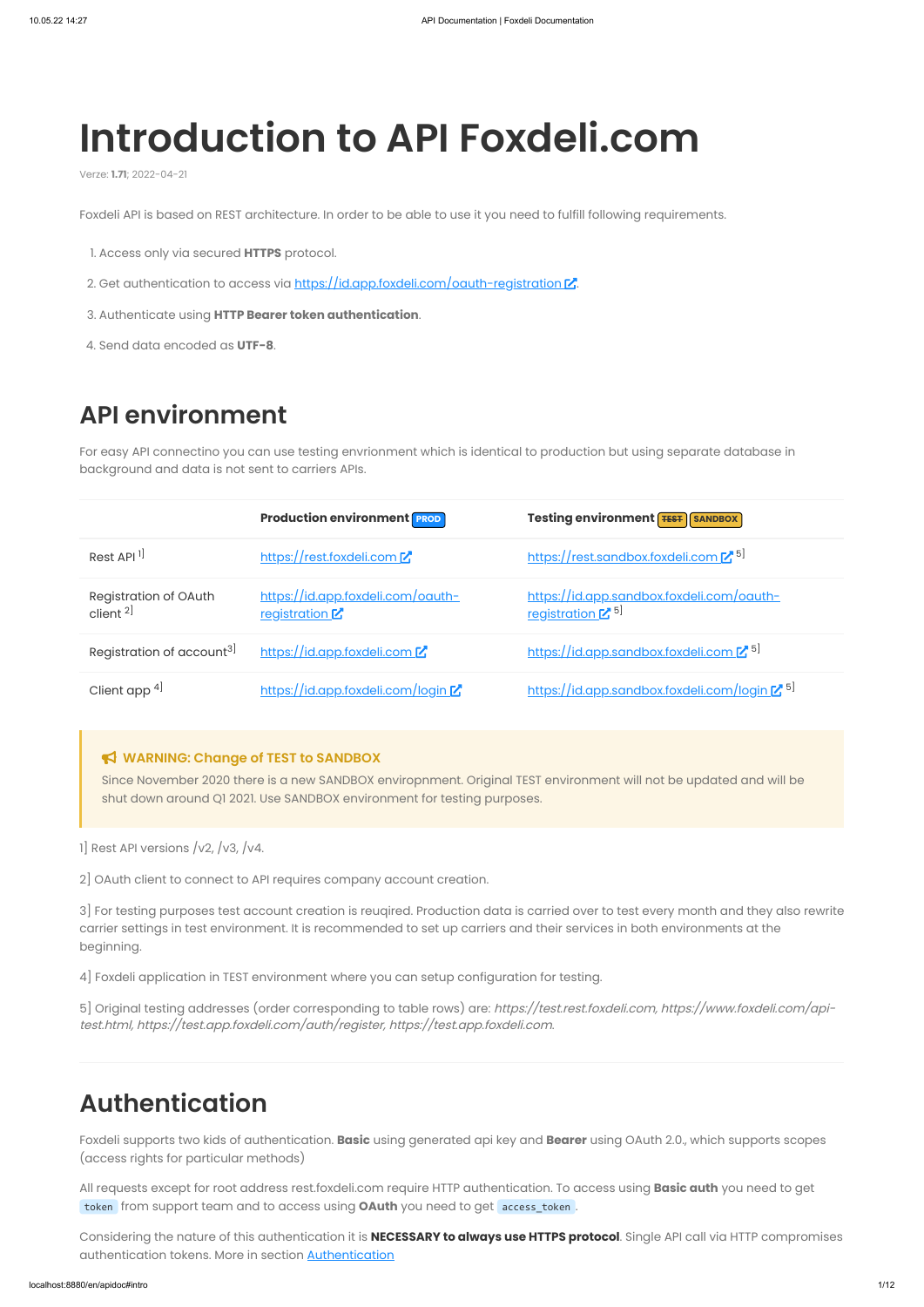First verification on your side should be http status code verification.. All codes are according to HTTP specification. (More about HTTP here <https://www.w3.org/Protocols/rfc2616/rfc2616-sec10.html>

### **HTTP codes**

# **Possible HTTP codes:**

- use MIME type Content-Type header in your requests, to specify what data format you send us.
- Use MIME type Accept header in your requests, to specify what data format you expect in response. Supported formats in table bellow.
- Use Accept-language header in your requests, to localize messages in responses. We support en (as default) and czech cs.

| <b>HTTP code</b> | <b>Meaning</b>                | <b>Details</b>                                                |
|------------------|-------------------------------|---------------------------------------------------------------|
| 200              | <b>OK</b>                     | Request succesfully processed                                 |
| 201              | <b>Created</b>                | Request processed and resource succesfully created            |
| 304              | <b>Not Modified</b>           | Response identical to cached resource - empty body returned   |
| 400              | <b>Bad Request</b>            | Bad request received - invalid data input provided            |
| 401              | <b>Unauthorized</b>           | Authentication failed, auth header missing or invalid         |
| 404              | <b>Not Found</b>              | Requested resource (URL) not found                            |
| 405              | <b>Method Not Allowed</b>     | Invalid http method used, response contains vlaid methods     |
| 406              | <b>Not Acceptable</b>         | Invalid Accept used                                           |
| 410              | Gone                          | Old version of API used                                       |
| 412              | <b>Precondition Failed</b>    | Attempt to modify resource that was already updated           |
| 414              | <b>Request-URI Too Large</b>  | Too long URI used                                             |
| 415              | <b>Unsupported Media Type</b> | Invalid Content-type header received                          |
| 422              | <b>Unprocessable Entity</b>   | Request validation failed, for exmaple invalid package weight |
| 426              | <b>Upgrade Required</b>       | Used unsecured HTTP protocol                                  |
| 500              | <b>Internal Server Error</b>  | Server side error                                             |
| 503              | <b>Service Unavailable</b>    | Service temporarily unavailable (service update in progress)  |

If header is missng we use generic \*/\*, as default format we use JSON. In case of invalid or unsupported header Accept the error message is in JSON.

# **Supported communication formats**

To make it easy to connect to our API we support several data formats of communication.

# **Supported formats (for Content-Type: and Accept: ):**



## **Can I skip Accept header?**

### **What is the root element of XML?**

If you decide to use XML format for reponse the root tag is always croot>.

### **How do I know I use wrong format?**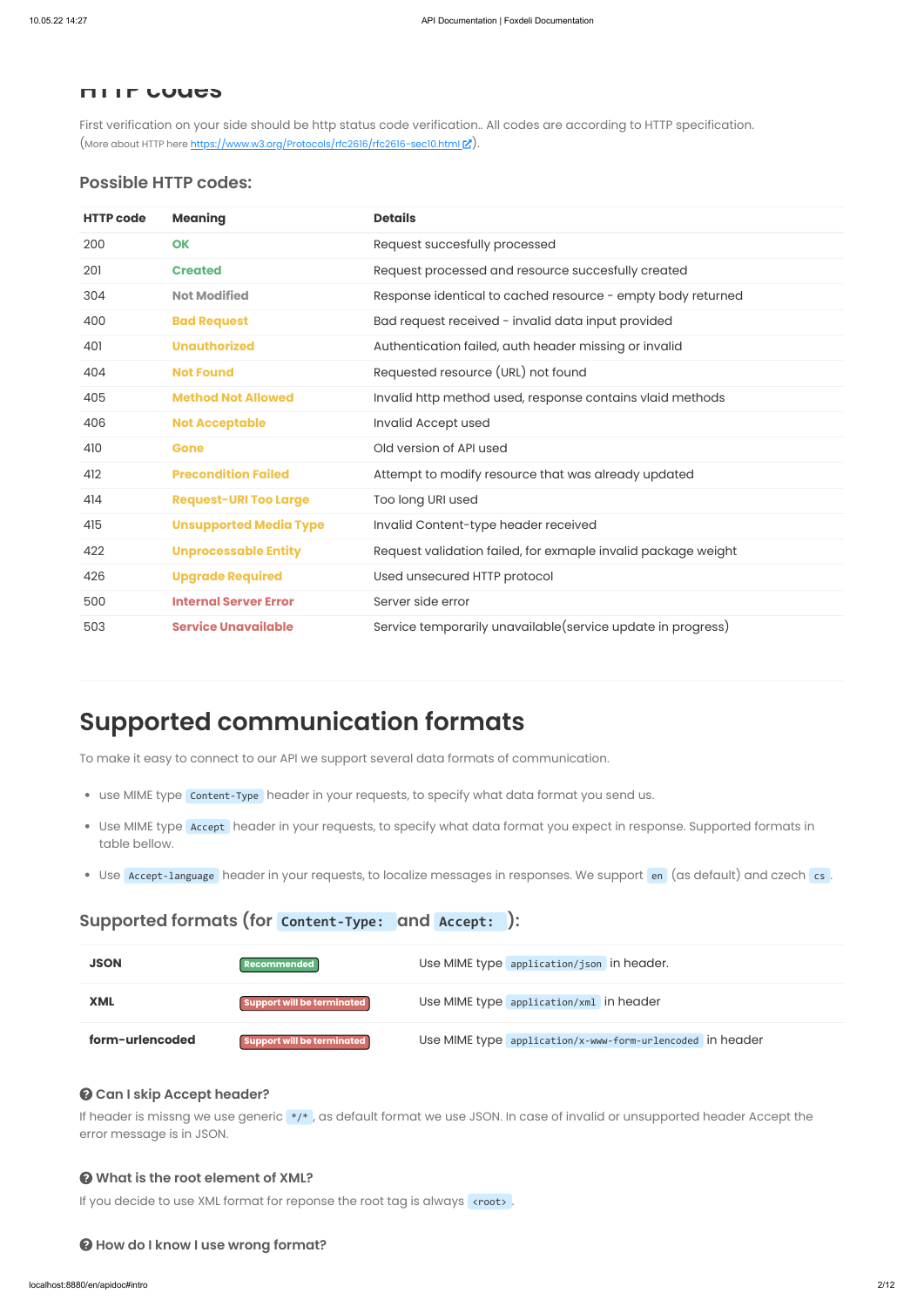localhost:8880/en/apidoc#intro 3/12

Unless specifie otherwise, all date formats are ISO 8601, eg. 2014-12-31T18:25:50+02:00 . Více o ISO 8601 zde [https://en.wikipedia.org/wiki/ISO\\_8601](https://en.wikipedia.org/wiki/ISO_8601) ...

#### **What decimals format is used?**

You can use, or . equally. Separator of thousands should not be used, eg. 12500.00, 330,50.

### **Exceptions**

If there is an error on our side the response can be in different format than requested in Accept header. These errors can occur on server side errors or during maintenance thus we recommend to check status code before parsing the reponse. An example can be 414 code. If the response code is 5xx, it is possible that response is not in expected format.

# **Response structure**

All responses keep same strucutre. Particular repsonses depend on context but generally speaking they keep following structure.

# **Example of response structure**

| <b>Successful response:</b> | <b>Error response:</b>                                                          |
|-----------------------------|---------------------------------------------------------------------------------|
|                             |                                                                                 |
| root                        | root                                                                            |
| --- code                    | --- code                                                                        |
| --- status                  | --- status                                                                      |
| --- message                 | --- message                                                                     |
| $---$ data                  | --- errors                                                                      |
|                             | $--- - - [0]$                                                                   |
|                             |                                                                                 |
|                             | --- --- --- field                                                               |
|                             | $------ ---- value$                                                             |
|                             | $--- - - - [1]$                                                                 |
|                             | --- --- --- message                                                             |
|                             | --- --- --- field                                                               |
|                             | $\left  \begin{array}{cccc} - - & - - & - - & \text{value} \end{array} \right $ |
|                             |                                                                                 |
|                             |                                                                                 |

# **Example structure of error responses**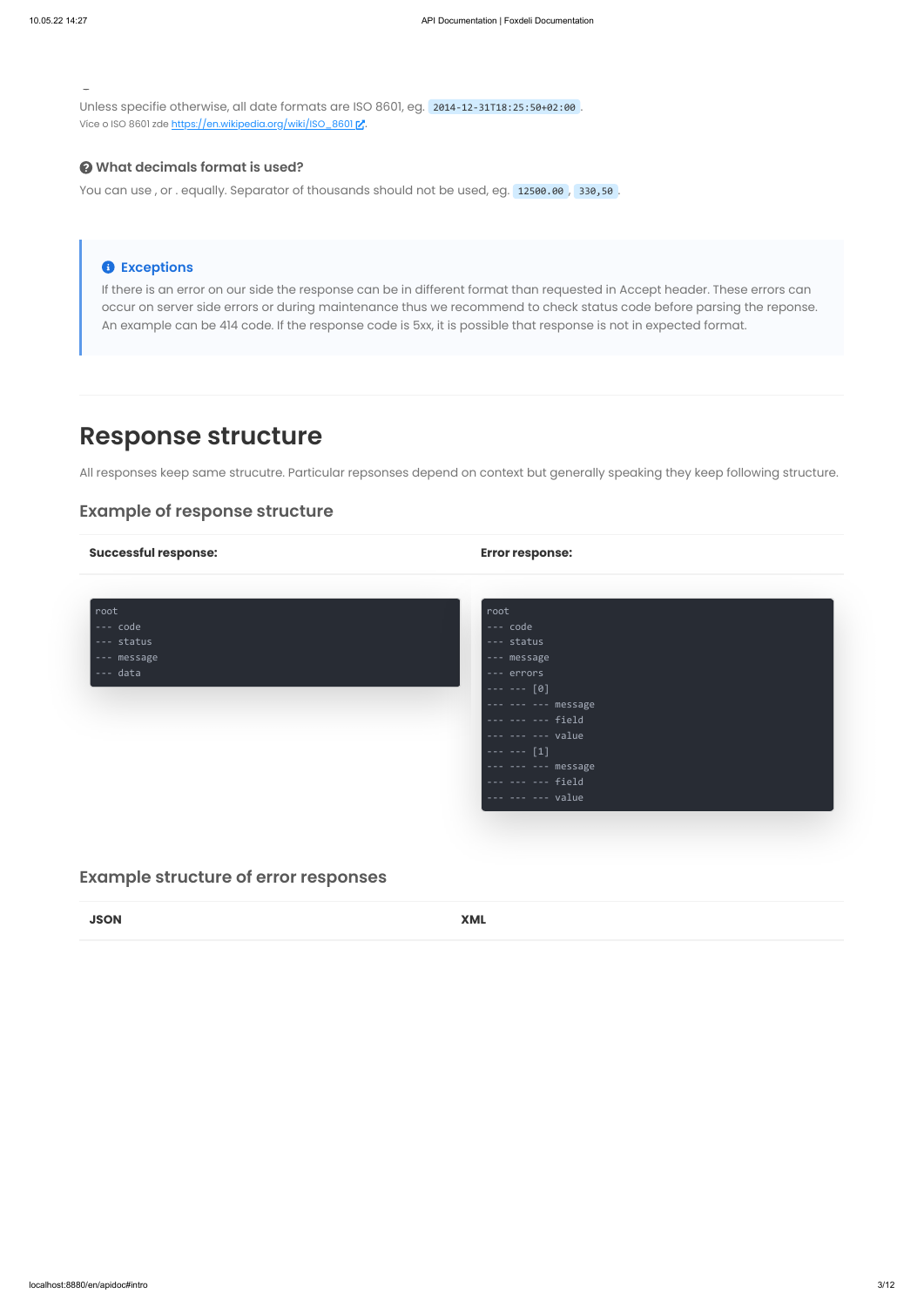|                                                                                                                                                                         | xml version="1.0" encoding="UTF-8"?                                                                                                                                                                                   |
|-------------------------------------------------------------------------------------------------------------------------------------------------------------------------|-----------------------------------------------------------------------------------------------------------------------------------------------------------------------------------------------------------------------|
| " $code$ ": 422,                                                                                                                                                        | <root></root>                                                                                                                                                                                                         |
| "status": "error",                                                                                                                                                      | <code>422</code>                                                                                                                                                                                                      |
| "message": "Validation failed",                                                                                                                                         | <status>error</status>                                                                                                                                                                                                |
| "errors":                                                                                                                                                               | <message>Validation failed</message>                                                                                                                                                                                  |
|                                                                                                                                                                         | <errors></errors>                                                                                                                                                                                                     |
| "message": "This value should be of type float.",<br>"field": $"[0].packages[0].weight",$<br>"value": "3 kg"<br>},<br>"message": "Invalid currency format, expected ISO | <message>This value should be of type float.</message><br><field>[0].packages[0].weight</field><br><value>3 kg</value><br><br><errors><br/><message>Invalid currency format, expected ISO<br/>4217</message></errors> |
| 4217",                                                                                                                                                                  | <field>[0].valueCurrency</field>                                                                                                                                                                                      |
| "field": "[0].valueCurrency",                                                                                                                                           | <value>€</value>                                                                                                                                                                                                      |
| "value": $" \in"$                                                                                                                                                       |                                                                                                                                                                                                                       |
|                                                                                                                                                                         |                                                                                                                                                                                                                       |
|                                                                                                                                                                         |                                                                                                                                                                                                                       |
|                                                                                                                                                                         |                                                                                                                                                                                                                       |

- code general error code identical to http code  $\bullet$
- status response status, possible values: success, error ۰
- message general description of error (in english)  $\bullet$
- data response data, only for successsul repsonses, optional and structure depends on context  $\bullet$
- errors array of errors for error repsonses, optional  $\bullet$
- errors.message english desription of error
- errors.field path to error field
- errors.value invalid field value

#### **8** Syntax

# **Description of items:**

all keys use **camelCase** syntax.

### **A** More information

Detailed description of error codes and structure of succesfull response can be found on page of another our service Balíkonoš next to particular service methods.

These services and resources are identical with Foxdeli.com except for different endpoint here (https://rest.foxdeli.com/api/v3/).

# **API versioning**

The version of API used is part of URL. Right now there is API v4, thus URL of all resources begin with https://rest.foxdeli.com/api/v4/ . Any API version updates will be announced in advance. Older versions of API will be kept for some time.

# **Particular API versions:**

- **v1** initial API version, not supported anymore
- **v2** to be deprecated soon compatible with https://balikonos.cz/api/v2
- **v3** actual version, compatible with https://balikonos.cz/api/v3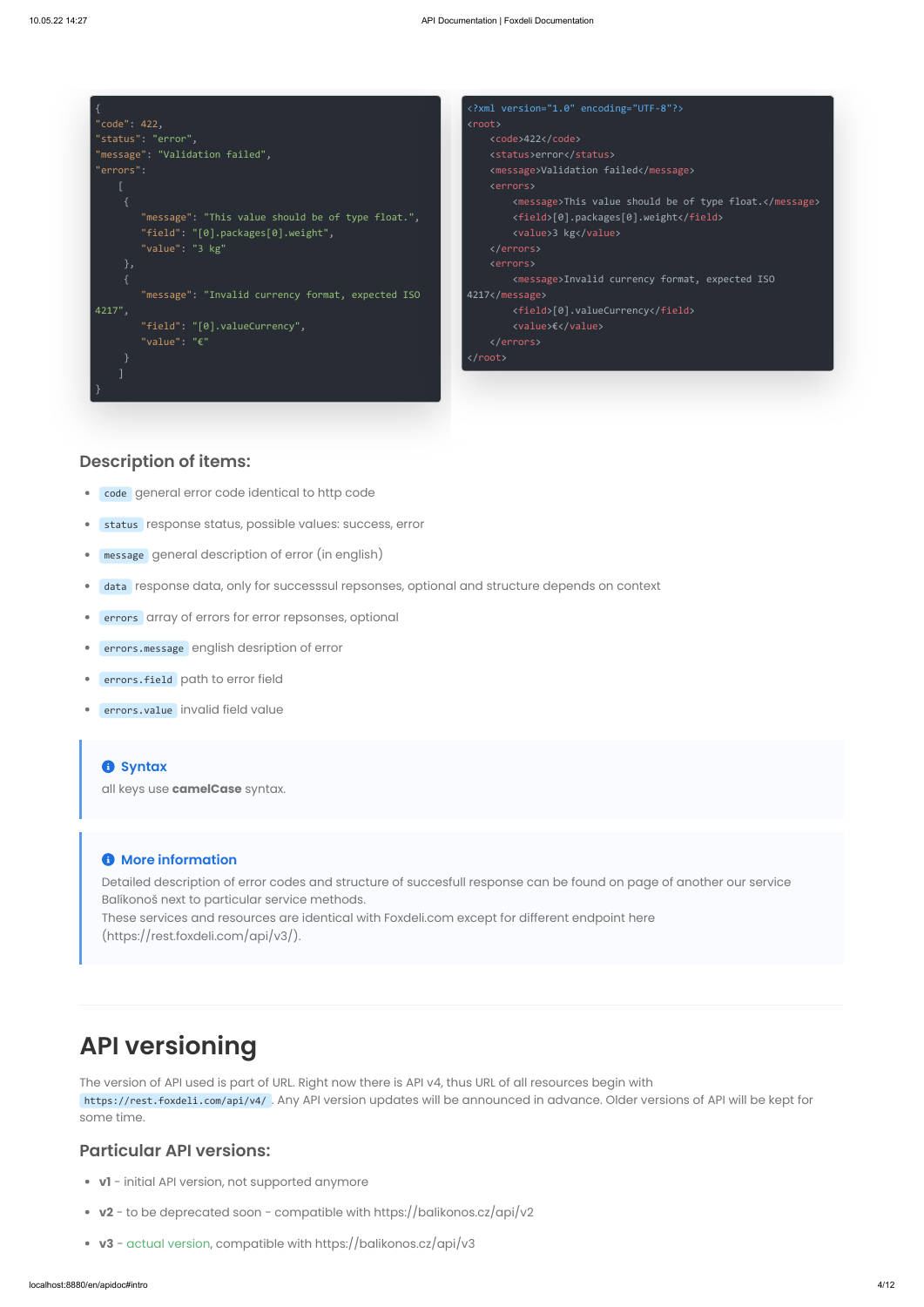During development you will need to verify the behaviour of your application and what responses can you expect from API.

# **Creation of SANDBOX account**

You can register to test nevironment using URL under this paragraph. It is a separate environment from PROD that uses different DB and doesn't call carrier APIs.

In foxdeli app you need to setup your colleciton places. For testing of particular carrier choose settings and inserta any testing credentials.

For testing of creation and closing of packages you need to **enable collection place** directly in carriers settings page. Without this settings all packages will be marked as address to address, which is undesirable in cases when you want to test deliveries from collection place.

Links to create testing account can be found in section **[Environments in](http://localhost:8880/apidoc#environment) TEST** column.

# **CURL**

Simplest way to test is using CURL Example usage:

curl -H "Accept: application/xml" -H "Authorization: Bearer bacffecfc1bd349b85e51b37a542aed57f457a8e" https://rest.foxdeli.com

## **Other tools**

There is a vast variety of tools to test REST APIs, for exmaple Chrome extension [Postman](https://chrome.google.com/webstore/detail/postman/fhbjgbiflinjbdggehcddcbncdddomop) **[7]** 

# **Data compression**

If you add Accept-encoding: gzip header to your request, responses will be compresseed using **gzip**. This method will save around **80 % of transfered data!** For JSON format approximately 65 % of data.

Compressed data will be return along with content-encoding: gzip header. You need to decompress the data on your side. For

example [PHP](https://www.php.net/manual/en/function.gzdecode.php) MY You can also send use the requests using this method. You need to use Content-encoding: gzip header.

You can also configure your server to do the compression automatically - for example  $q$  and  $\mathcal{C}$ 

#### **Recommendation**

Because amount of transferred data can be really big we **strongly recommend to always use compression**.

# **HTTP Cache**

# **Testing and debugging**

# **Vlastnosti a funkce**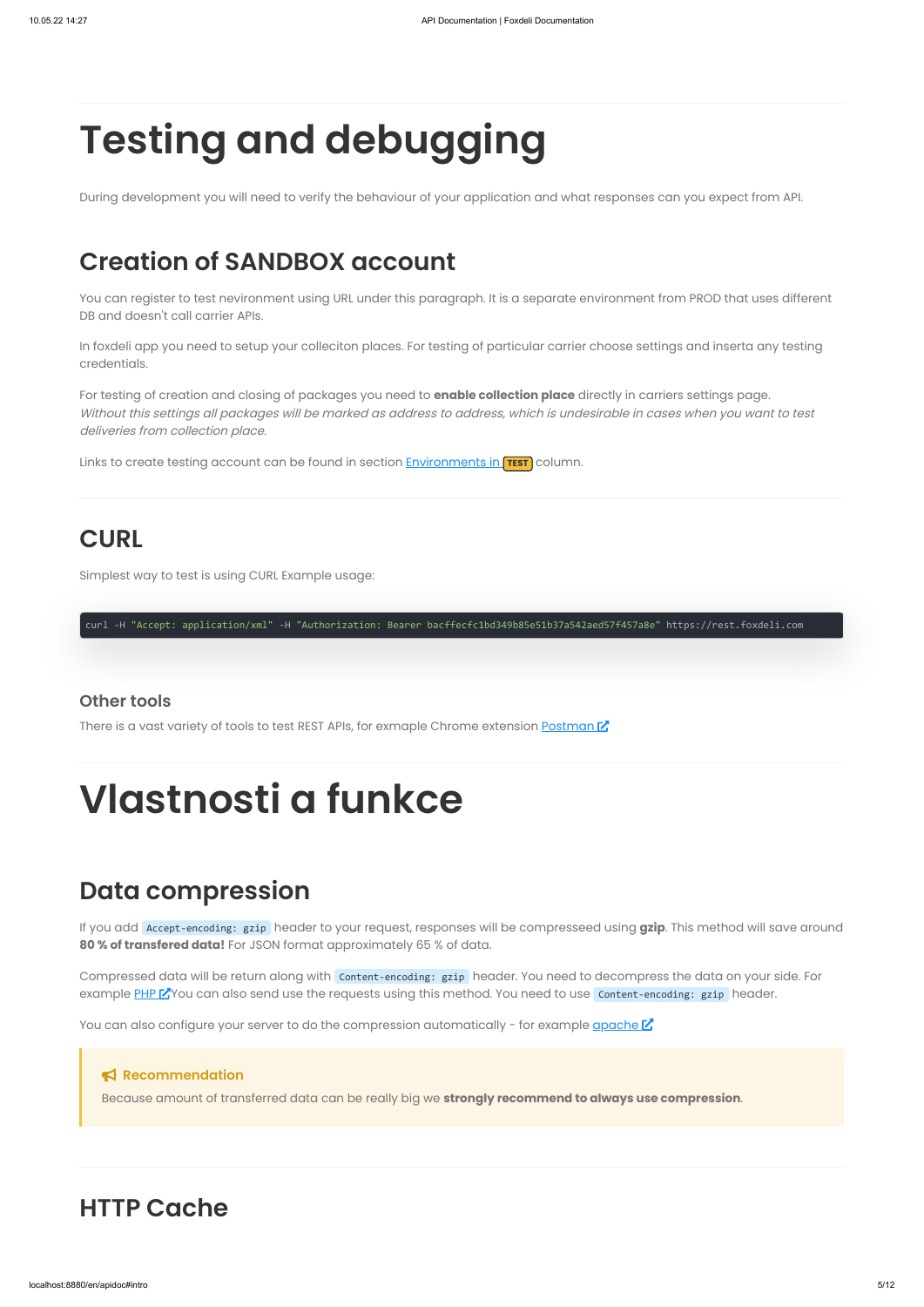in case of large repsonses(like PDF labels). Behavioud can be checked in browsera [https://rest.foxdeli.com](https://rest.foxdeli.com/) [

If you rapplicatoin cannot use PUT or DELETE HTTP requests, it is possible to use POST. If you set up X-HTTP-Method-Override headerto some of supported mathods (PUT či DELETE) using POST request, it will perform same action as if PUT or DELETE was used.

Only POST can be overridden, not GET. Method GET is [safe](https://en.wikipedia.org/wiki/Hypertext_Transfer_Protocol#Safe_methods) [Z] and cannot change resource state.

# **Další funkce**

# **Overriding POST method**

Activation method Generation of basic token in settings of Foxdeli app (section API)<sup>1]</sup>

Generation of OAuth client via form [here](https://id.app.foxdeli.com/oauth-registration)  $\mathbb Z$  or in test <sup>1]</sup> environment (sandbox) <u>[here](https://id.app.sandbox.foxdeli.com/oauth-registration) [Z</u><sup>2]</sup>

# **Output format**

Standard JSON and XML responses are pretty formated for better readability.This behaviour can be disabled using query parameter prettyPrint set to false. See example of root resource [https://rest.foxdeli.com?prettyPrint=false](https://rest.foxdeli.com/?prettyPrint=false) [Z]. This can also reduce the amount of transferred data

# **Unsupported functions**

### **JSONP**

Support for  $JSONP\ Z$  $JSONP\ Z$  is not possible due to header authorization.

## **CORS**

Support for [Cross-origin](https://en.wikipedia.org/wiki/Cross-origin_resource_sharing) resource sharing  $\mathbb{Z}$  is not implemented nor planned to be.

Foxdeli API supports simple **Basic** authentication and more advancerd **Bearer** OAuth 2.0. In order to securely access API exposed on rest.foxdeli.com **HTTPS** protocol, **HTTP** connections will be rejected.

# **Authentication method comparison**

|                                    | <b>Basic</b> | <b>Bearer (OAuth 2.0)</b> |
|------------------------------------|--------------|---------------------------|
| Support for<br>particular requests | <b>NO</b>    | <b>YES</b>                |
| Token expiration                   | <b>NO</b>    | YES, 60 minutes           |
| Integration                        | Low          | High                      |

complexity

1] Basic token is immediatelly active after creation. It is immediatelly paired with you Foxdeli registration and no other steps are needed. Basic token can be regenerated anytime.

2] OAuth client is not paired with your registration in Foxdeli. Pairing is done afterwards - see "request for auth code" bellow.

# **Basic autentication**

To obtain Basic API token please contact foxdlei support team.

# <span id="page-5-0"></span>**Autentizace**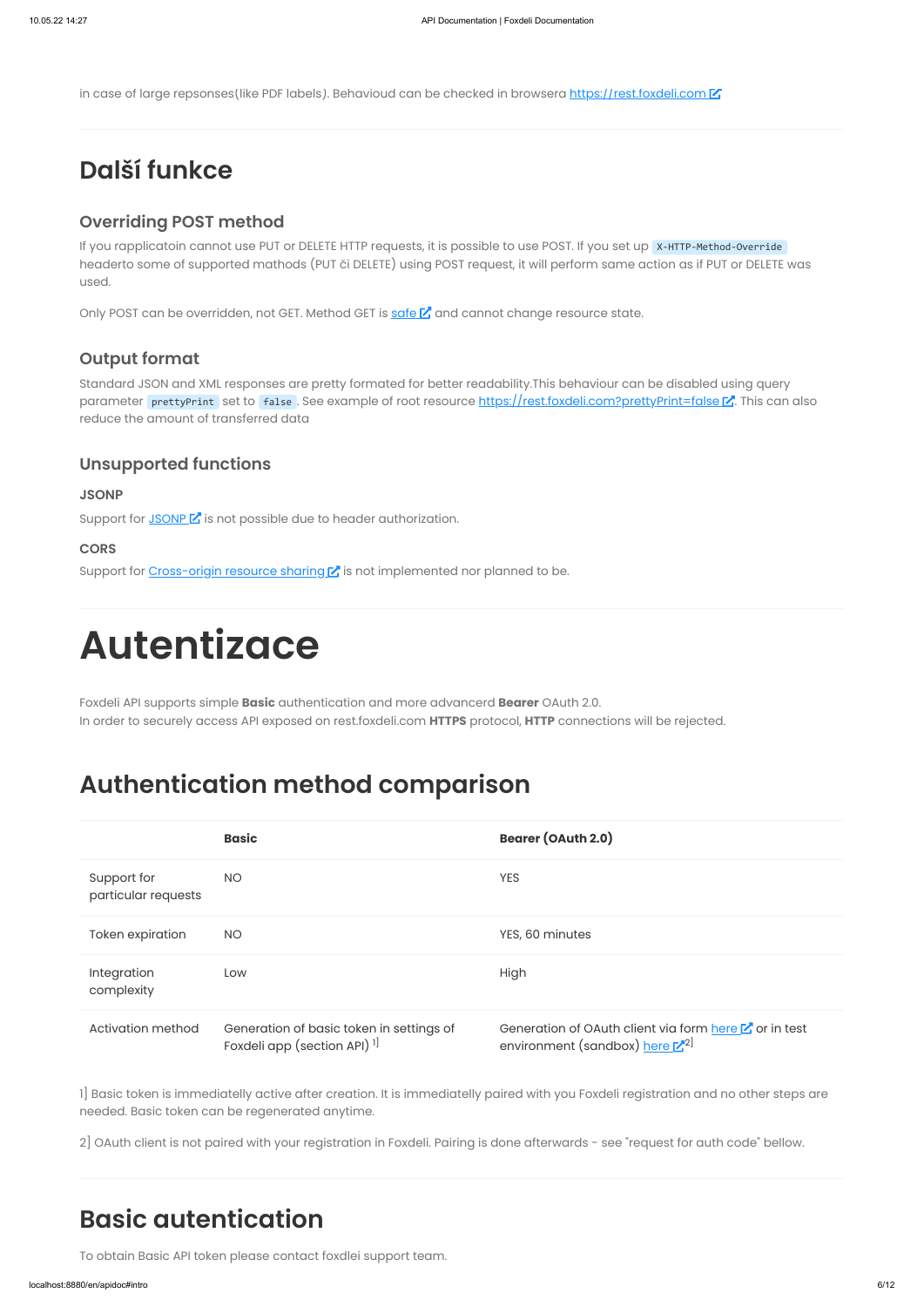Basic token should be used in request header. Remember to keep one space between Basic and API token or the header iwll be considered invalid.

#### **Example header:**

Authentication: Basic 684v98fd84vfd9845df55616d5f7d10d54ce9798ccd391735387ea2f6d9c64ce7d5 Content-Type: application/json

#### **B** Info

Possibility to manually generate Basic API tokenis currently under development.

# **OAuth 2.0**

OAuth 2.0 protocol to authorize API clients was created according to specification RFC [6749](https://tools.ietf.org/html/rfc6749)  $\mathbb{Z}$ .

This documentation describes steps to integrate and use OAUTH 2.0, so that working with the protocol is understandable and clear.

DEtails of particular parts of protocol are not listed but can be found in aforementioned specification or in this [article](http://aaronparecki.com/articles/2012/07/29/1/oauth2-simplified)  $\mathbb{Z}$ .

## **Steps to activate OAuth client**

- 1. **Registration of OAuth client** register new OATUH 2.0 client for your API on our web
- 2. **Allowing authorization (request for auth code)** Allow access to your API in your Foxdeli account and save authorization code
- 3. **Request for access token** Request access\_token using your authorization code
- 4. **Access to resources** Start using API according to API Foxdeli specification
- 5. **Access to resources - refresh access token** Obtain new access\_tokenu . Can be used only when you already have a refresh\_token .

You already have created an OAuth client and now you have to enable access to your Foxdeli account. After approval you will save authorization\_code to be used in next step.

## **Step 1. - Register OAuth client**

Make a registratin of new OAuth 2.0 client entering basic input data about your application, which will be using API access to your foxdeli data:

**SANDBOX** <https://id.app.sandbox.foxdeli.com/oauth-registration> [2] PROD <https://id.app.foxdeli.com/oauth-registration><sup>7</sup>

Most important item in this form is **redirect URi** (described as redirect\_uri in specification). It defines **endpoint**, To which our application will redirect all auth requests. **This address should use https protocol** as it uses sensitive data!

Password is your authentication secret, described in specification as client\_secret . This secret is used to request access\_token, comparably to password in Basic authentication. As a **username** in this OAuth authenticaiton you can use generated **identifier**, that you iwll obtain upon finished OAUTH client registration. In specification desribed as client\_id.

A copy of registraion data will be sent to your email. It will contain aforementioned **identifier** and **password**, that you have set.

# **Warning**

This implementation doesn't support login using query parameters or in request body. Find bellow sample request with this authorization. At the same time we do not support public clients usually implemented in javascript.

# **Step 2. - Enabling authorization(request for auth code)**

This is done on authorization endpoint having following address: https://app.sandbox.foxdeli.com/oauth/authorize/ for **SANDBOX** or https://app.foxdeli.com/oauth/authorize/ for **PROD** .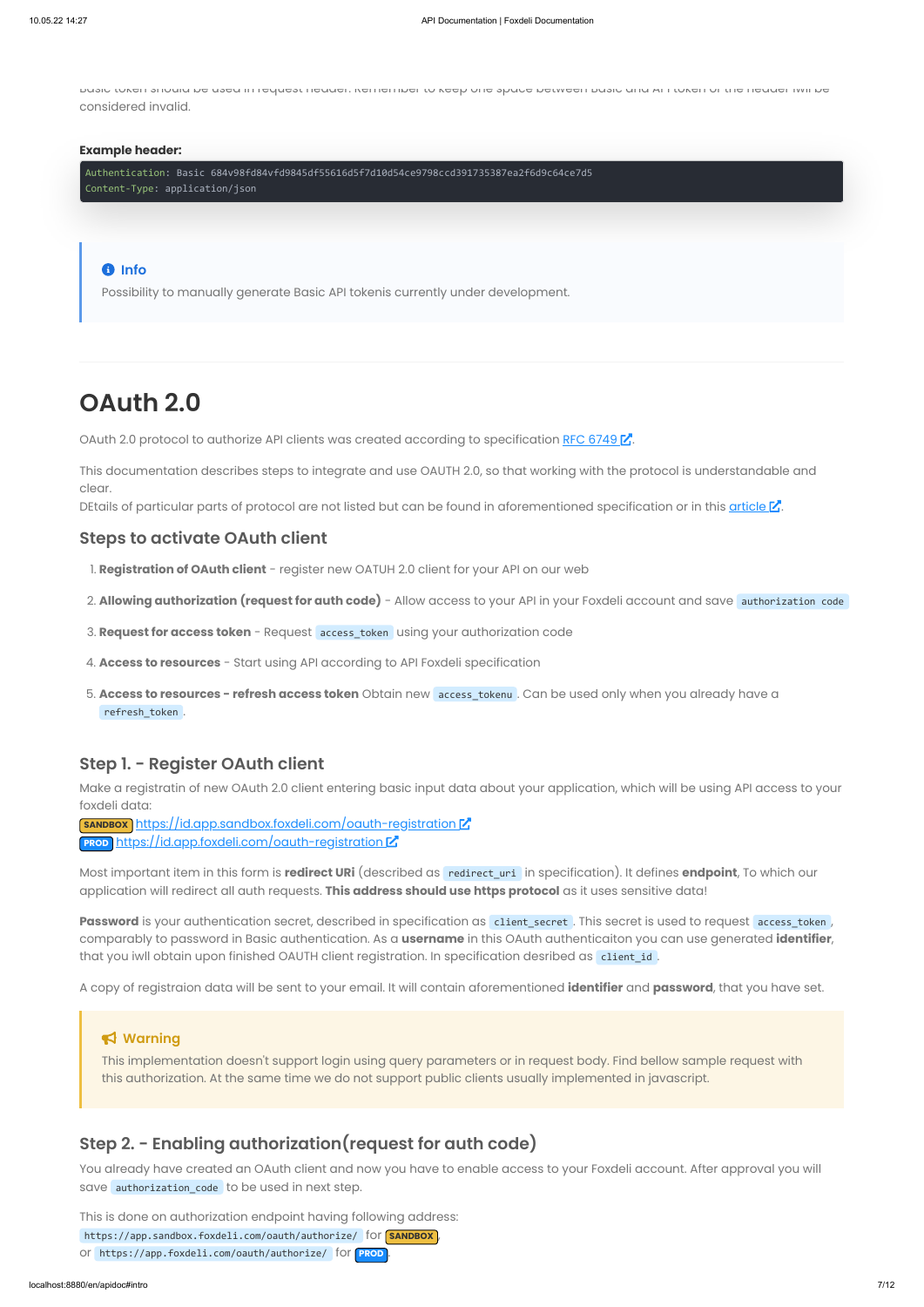<http://localhost:8880/en/methods#methods-endpoints> (see OAuth Scope).

localhost:8880/en/apidoc#intro 8/12

In case you will also add redirect\_uri parameter, it is required to be in strict accordance with address that you entered during registration of your OAuth client.

In case of multiple scopes join them using plus(+) character.

It is required that your client verifies accordance of **state** query parameter with reply from the server sent with random value of this param. This is used to prevent **CSRF attacks**.

After succesful request user is displayd a form to allow or disallow your applications access to Foxdeli data. Along with that name of your company, logo, web address, scope and redirect uri is displayed.

After redirection of URL you can obtain **authorization\_code**. it will be passed via GET as a query parameter code.

#### *<u>O* WEBVIEW</u>

In case of pressing allow button you will be redirected to redirect\_uri where query string will contain authorization\_code valid for 90 seconds. This code is always 40 characters of lowercase letters and numbers.

To request for **authorization\_code** you must be signed in foxdeli app account. It is necessary that system you use supports HTML page rendering and supports sessions. Because it is **GET** method, request can be done via regular browser. Following redirect can be directly to your API endpoint, where **authorization\_code** will be catched and can be used by your system to authorize.

You allowing access, your logged user and manual confirmation of your ccount is part of securing the API access.

 $\Box$ 

Page with allow button

### **Warning**

ŽRequest for authorization\_code should only be done once or in case of scope change of given client. The goal is to get authorization code , that can be used later on to obtain access token and refresh token . Once your access\_token expires you can renew it using refresh\_token . **Authorization via "webview" is not necessary anymore**.

If you have multiple accouns in Foxdeli application plase make sure you use the correct account to allow OAuth client.

## **Example of authorization request**

Detailed request description can be found in [specification](https://tools.ietf.org/html/rfc6749#section-4.1.1)  $Z$ .

#### **Endpoint** [otev](https://app.foxdeli.com/oauth/authorize/?response_type=code&client_id=zjhygknkfk&scope=deliveries+collection-protocols&redirect_uri=https://mujeshopik.cz/foxdeli-endpoint/&state=csjkhd5b1)řít K

GET: https://app.foxdeli.com/oauth/authorize/?response\_type=code&client\_id=zjhygknkfk&scope=deliveries+collectionprotocols&redirect\_uri=https://mujeshopik.cz/foxdeli-endpoint/&state=csjkhd5b1

# **Example of succesful auth request (redirect)**

Detailed description can be found in [specification](https://tools.ietf.org/html/rfc6749#section-4.1.2)  $\mathbb Z$ .

### **Endpoint** [otev](https://mujeshopik.cz/foxdeli-endpoint/?code=87f90ba9fe97e3b43f11c37eea1e1b475dbd59b9&state=csjkhd5b1)řít C

GET: https://mujeshopik.cz/foxdeli-endpoint/?code=87f90ba9fe97e3b43f11c37eea1e1b475dbd59b9&state=csjkhd5b1

# **Example of unsuccessful auth request**

Detailed description can be found in [specificaiton](https://tools.ietf.org/html/rfc6749#section-4.1.2.1)  $\nabla$ .

#### **Endpoint** [otev](https://mujeshopik.cz/foxdeli-endpoint/?error=access_denied&error_description=The+user+denied+access+to+your+application&state=csjkhd5b1)řít [Z]

GET: https://mujeshopik.cz/foxdeli-endpoint/?

error=access\_denied&error\_description=The+user+denied+access+to+your+application&state=csjkhd5b1

## **Step 3. - request access token**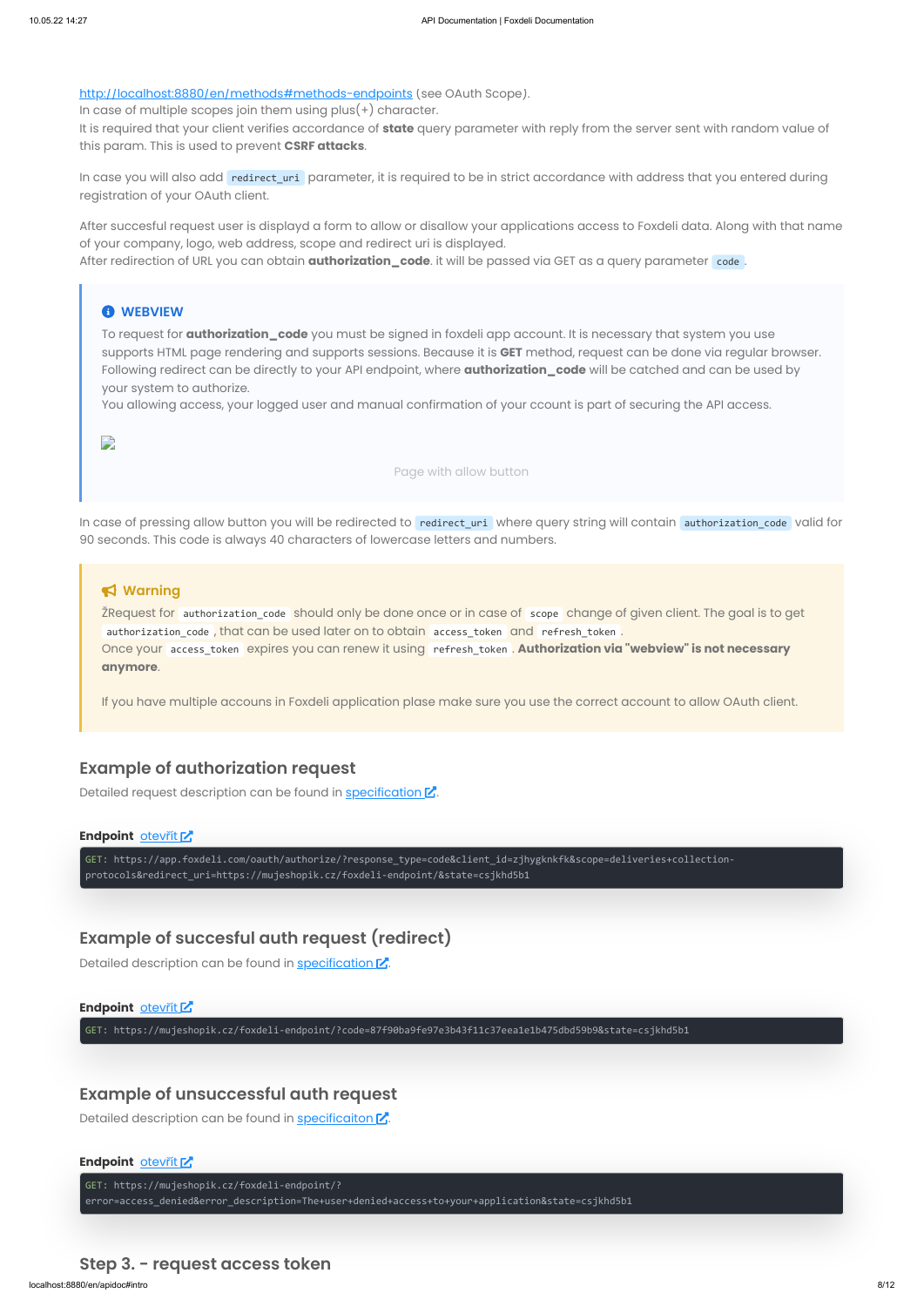Afte3r expriation of access\_tokenu you request new using refresh\_tokenu. Refresh token has unlimited expiration.

#### **TIP**

Due to short expiration time of access token (and necessary renewal using refresh token) it is recommended to store refresh token in DB (if you create application for multiple account registered in foxdeli) or to appliation configuration (if you create an app just for you).

Access token can be stored in session until it expires in order to decrease overhead necessary to access this API resource. It is not necessary to store access token in DB.

It is strongly discouraged to request new access token for every request!

# **Example of HTTP request for access token (REQUEST)**

Detailed description can be found in [specification](https://tools.ietf.org/html/rfc6749#section-4.1.3)  $\mathbb{Z}$ .

#### **Endpoint**

POST: https://rest.foxdeli.com/oauth/token/

#### **Ukázka hlavičky**

Authorization: empoeWdrbmtmazphYmNkMTIzNA== Content-Type: application/x-www-form-urlencoded

#### **Ukázka těla**

Array

[code] => 87f90ba9fe97e3b43f11c37eea1e1b475dbd59b9 [redirect\_uri] => https://mujeshopik.cz/foxdeli-endpoint/ [scope] => deliveries collection-places [grant\_type] => authorization\_code

# **Description of request parameters (REQUEST)**

| <b>Parameter</b> | <b>Example value</b>                     | <b>Description</b>                                                                                                                                                                                     |
|------------------|------------------------------------------|--------------------------------------------------------------------------------------------------------------------------------------------------------------------------------------------------------|
| Authorization    | Basic empoeWdrbmtmazphYmNkMTIzNA==       | HTTP Basic authentication of your application. Connect "Basic"<br>and identifier of OAuth client with password, encoded as base64.<br>Example: "Basic ".base64_encode(\$client_id.":".\$client_secret) |
| Content-type     | application/x-www-form-urlencoded        | Always use this value. POST request body must containt values<br>encoded as application/x-www-form-urlencoded.                                                                                         |
| code             | 87f90ba9fe97e3b43f11c37eea1e1b475dbd59b9 | Authorization code received in previous response                                                                                                                                                       |
| redirect_uri     | https://mujeshopik.cz/foxdeli-endpoint/  | Registered redirect uri                                                                                                                                                                                |
| scope            | collection-places deliveries             | List of requestd accesss scopes divided by space (each resource<br>has its scope, more in method documentation)                                                                                        |
| grant_type       | authorization_code                       | Always just <b>authorization_code</b>                                                                                                                                                                  |

# **Example of HTTP response for access token request (REQUEST)**

Returned access\_token is valid for 60 minutes (validity in seconds is in response) and refresh\_token with unlimited expiration

Both tokens are 40 characters long and only contain lowercase characters and numbers. To obtain new access token you will receive same data structre without refresh\_token item. In case that user denies your application access to his data all your tokens will be revoked

Detailed request description can be found in [specification](https://tools.ietf.org/html/rfc6749#section-4.1.4)  $\mathbb{Z}$ .

#### **Ukázka hlavičky**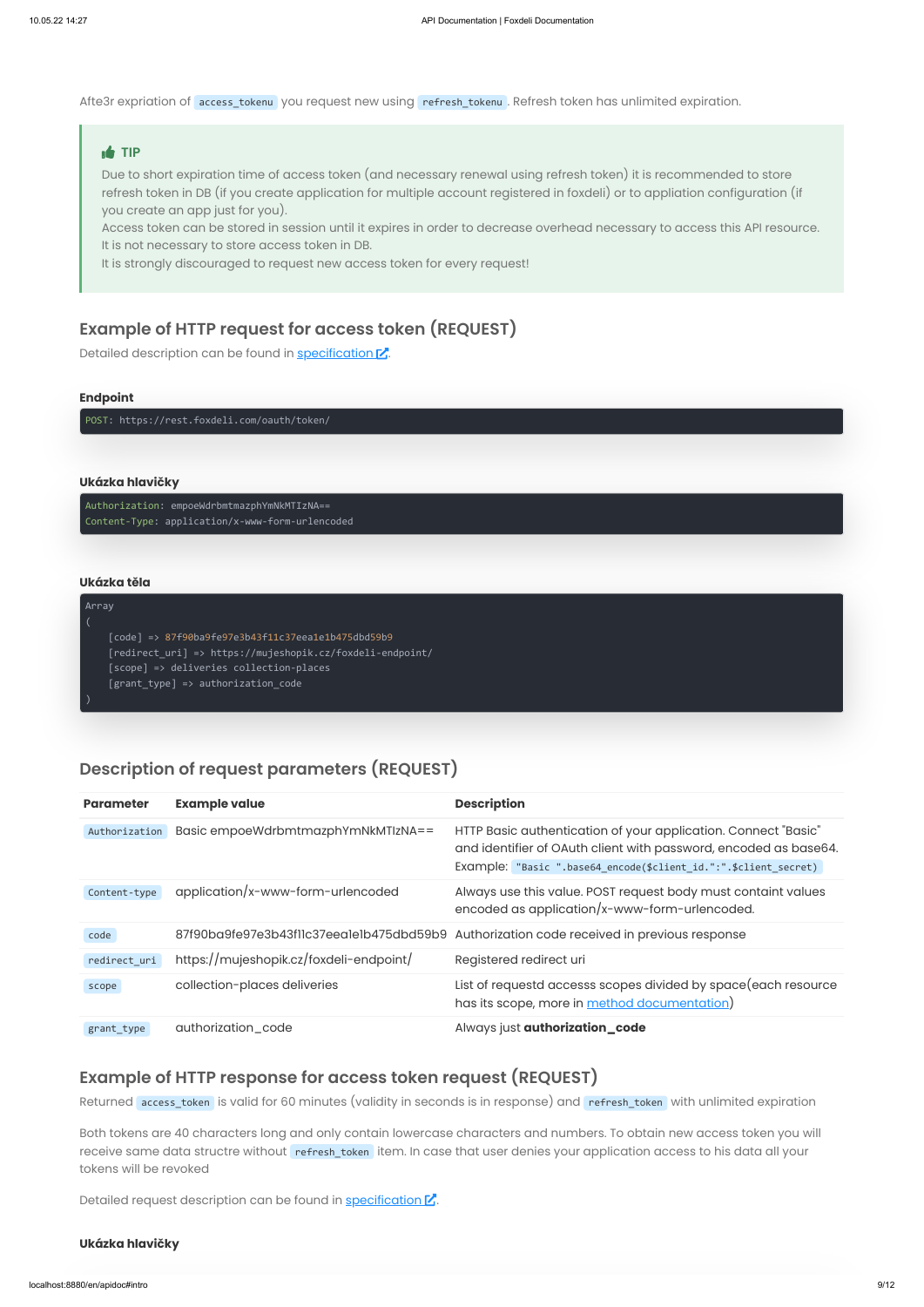Content-Encoding: gzip

#### **Ukázka těla**

```
"access_token": "f709547842cb9f5b891bb9dd3dcaf90d512f8ddd",
"expires_in": "3600",
"token type": "bearer",
"scope": "deliveries collection-places",
"refresh_token": "406aabf0e1aedc3c600cbf7f591e9b439408f5c3"
```
}

### **Step 4. - Access the resources**

All resources require **HTTP Bearer authentication specified** in RFC [6750](https://tools.ietf.org/html/rfc6750) . Use access\_token in HTTP header Authorization along with **Bearer** prefix.

Using token in query or body of request is not supported.

# **Example request (REQUEST)**

#### **Endpoint** [otev](https://rest.foxdeli.com/v4/deliveries?deliveryId=15023456)řít [Z]

GET: https://rest.foxdeli.com/v4/deliveries?deliveryId=15023456

#### **Ukázka hlavičky**

Authorization: Bearer f709547842cb9f5b891bb9dd3dcaf90d512f8ddd Accept: application/json

# **Example of response with expired access token (RESPONSE)**

It is necessary to check if you use valid non expired access token. If you request with expired or otherwise invalid token an error according to specification is returned. For expired token following response is returned:

# **Ukázka hlavičky** HTTP/1.1 401 Unauthorized Authorization: Bearer f709547842cb9f5b891bb9dd3dcaf90d512f8ddd WWW-Authenticate: Bearer realm="ClientApi", error="invalid\_token", error\_description="The access token provided has expired" Accept: application/json

#### **Ukázka těla**

"code": "401", "status": "error", "message": "The access token provided has expired", "errors": []

}

# **Step 5. - access to resources - refresh access token**

This step is used only when access\_tokenu has expired.

Using refresh\_tokenu your OAuth client requests new access\_tokenu (valid for another 60 minutes)

Header of this POST request must contain identical params as when requesting using authorization\_code (see. Step 3.). Body of request must contain refresh\_token, redirect\_uri, scope, grant\_type.

Conten-type type should be **application/x-www-form-urlencoded**.

# **Description of parameters (REQUEST)**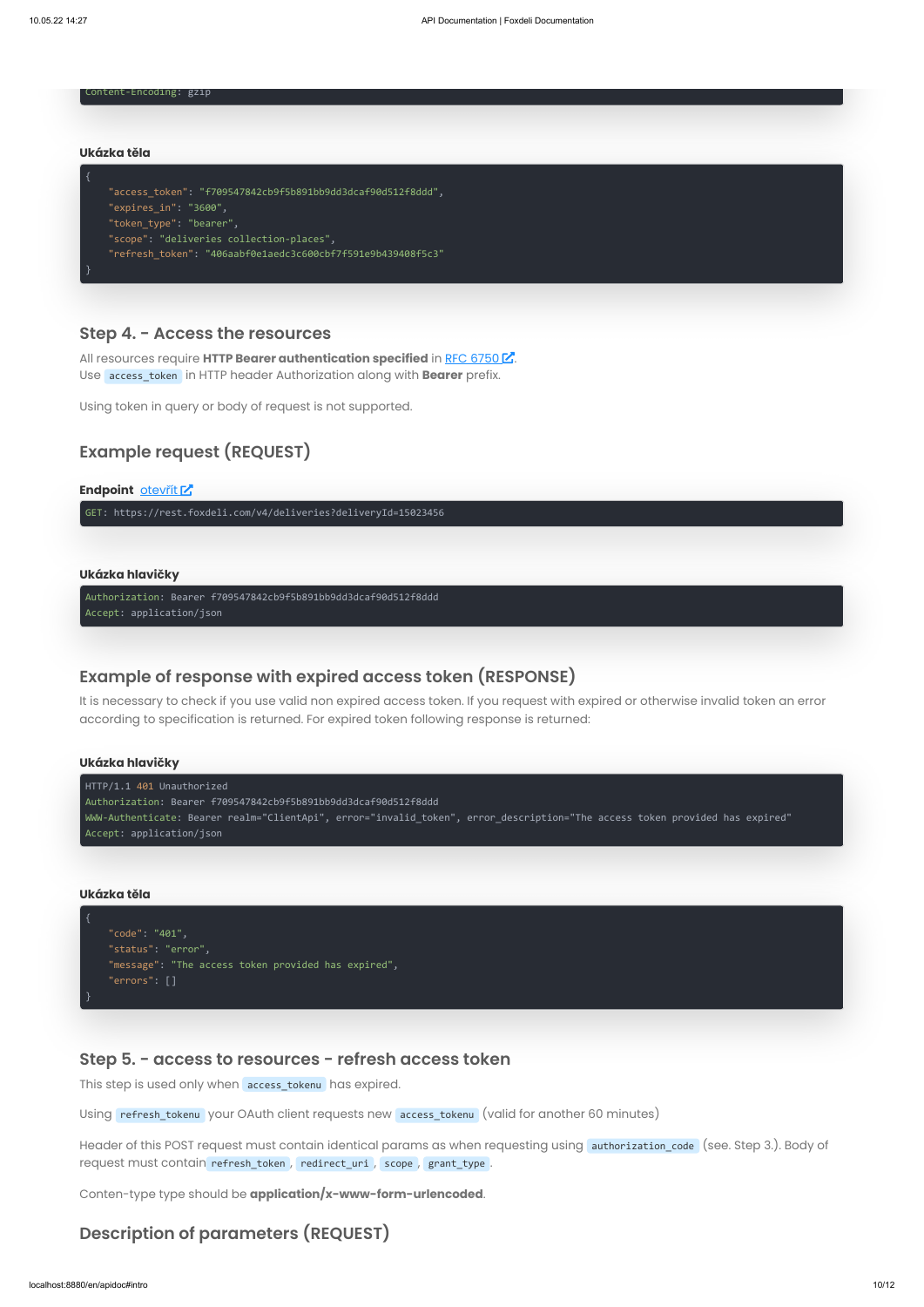|               |                                          | and identities of Optatic profit with pussword, onloaded us                                                     |
|---------------|------------------------------------------|-----------------------------------------------------------------------------------------------------------------|
|               |                                          | base64. Example: "Basic                                                                                         |
|               |                                          | ".base64_encode(\$client_id.":".\$client_secret)                                                                |
| Content-type  | application/x-www-form-urlencoded        | Always use this value. POST request body must containt values<br>encoded as application/x-www-form-urlencoded.  |
| refresh token | 406aabf0elaedc3c600cbf7f59le9b439408f5c3 | Refresh token, kthat you received in access_token response                                                      |
| redirect uri  | https://mujeshopik.cz/foxdeli-endpoint/  | Registered redirect uri                                                                                         |
| scope         | collection-places deliveries             | List of requestd accesss scopes divided by space (each<br>resource has its scope, more in method documentation) |
| grant type    | refresh_token                            | Always just refresh_token                                                                                       |

# **Example of refresh tokene request (REQUEST)**

#### **Endpoint**

POST: https://rest.foxdeli.com/oauth/token

#### **Ukázka hlavičky**

Authorization: empoeWdrbmtmazphYmNkMTIzNA== Content-Type: application/x-www-form-urlencoded

#### **Ukázka těla**

### Array

[refresh\_token] => 406aabf0e1aedc3c600cbf7f591e9b439408f5c3 [redirect\_uri] => https://mujeshopik.cz/foxdeli-endpoint/ [scope] => deliveries collection-places [grant\_type] => refresh\_token

# **Ukázka odpovědi**

#### **Ukázka hlavičky**

HTTP/1.1 201 Content-Type: application/json Content-Encoding: gzip

### **Ukázka těla**

"access\_token": "943a8490c94e6750789e2bbb0a0272b8d3833869", "expires\_in": "3600", "token\_type": "bearer", "scope": "deliveries collection-places"



© 2018 - 2022 Foxdeli s.r.o.,